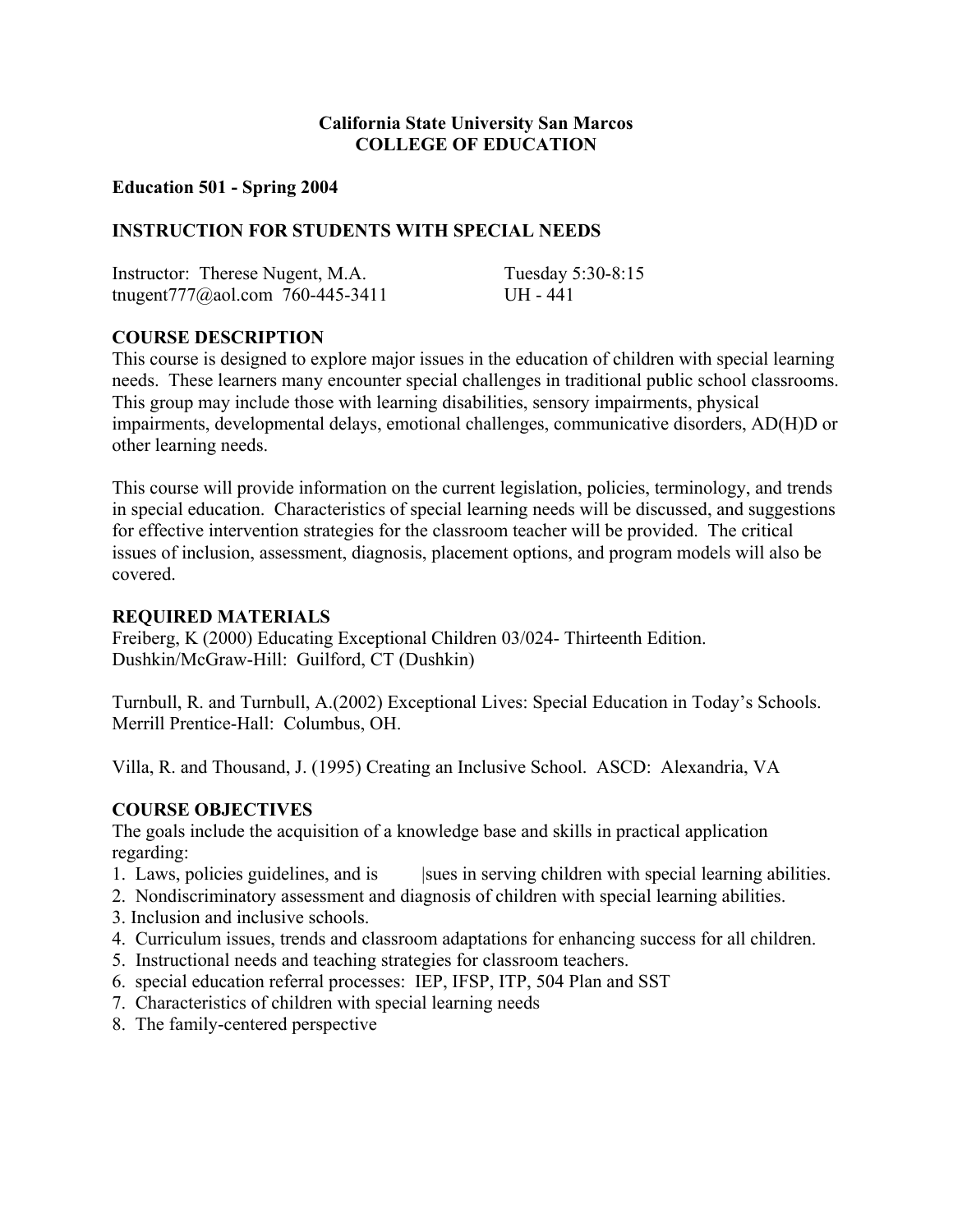# **SCHOLASTIC REQUIREMENTS**

| <b>Family Centered Perspective Report</b> | 100 points |
|-------------------------------------------|------------|
| Family Centered Perspective Presentation  | 60 points  |
| <b>Observation Report</b>                 | 20 points  |
| SST project                               | 20 points  |
| Annotated Bibliography (3)                | 60 points  |
| Comment cards (10)                        | 10 points  |
| Attendance/Punctuality (15)               | 30 points  |
|                                           | 300 points |

# **GRADING RUBRIC**

Plus (+) or minus (-) may be added to grades according to standard grading measures and/or instructors discretion

A (93%+) - Outstanding/exemplary work on assignments, excellent synthesis of information/experiences B (83%+) - Satisfactory completion of assignments, adequate synthesis of information/experiences  $C(73\%+)$  - completion of assignments; minimal effort, minimal synthesis of information/experiences

# **ADMINISTRATIVE REQUIREMENTS**

Since this is a clear credential course you must maintain a B average and cannot receive below a C+ in any course in your teacher education courses to receive a clear teaching credential from the State of California

Two class sessions missed eliminates the possibility of an A, four missed sessions eliminates the possibility of a B

Type all reports and use persons-first language in all assignments

Complete assignments on time for full credit. Work received more than one week late will not receive credit